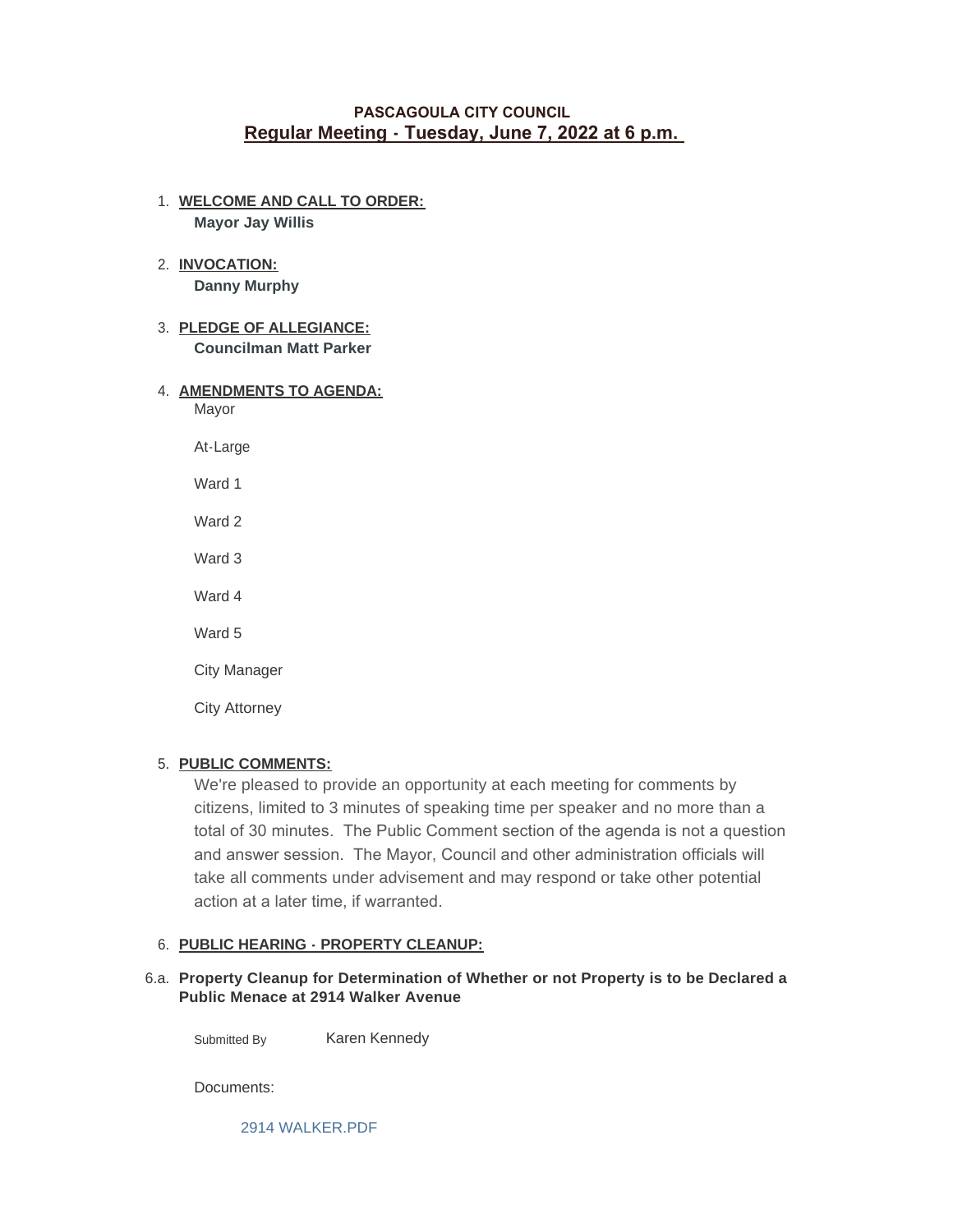### **Property Cleanup for Determination of Whether or not Property is to be Declared a**  6.b. **Public Menace at 1703 Cherokee**

Karen Kennedy Submitted By

Documents:

### [1703 CHEROKEE.PDF](http://www.cityofpascagoula.com/AgendaCenter/ViewFile/Item/8878?fileID=11922)

# **CONSENT AGENDA:\*** 7.

**Resolution Approving and Adopting City Council Minutes of May 17, 2022**  7.a.

Karen Kennedy Submitted By

Documents:

[06.07.2022 RESOLUTION APPROVING AND ADOPTING CITY COUNCIL](http://www.cityofpascagoula.com/AgendaCenter/ViewFile/Item/8917?fileID=11964)  MINUTES OF MAY 17, 2022.PDF [05-17-2022 RECESSED REGULAR MEETING.PDF](http://www.cityofpascagoula.com/AgendaCenter/ViewFile/Item/8917?fileID=11969)

### **Resolution Accepting May 4, 2022 Recreation Commission Minutes** 7.b.

Michael Silverman Submitted By

Documents:

[RESOLUTION ACCEPTING MAY 4TH 2022 RECREATION COMMISSION](http://www.cityofpascagoula.com/AgendaCenter/ViewFile/Item/8916?fileID=11961)  MINUTES PDF [RECREATION COMMISSION MINUTES FROM MAY 2022.PDF](http://www.cityofpascagoula.com/AgendaCenter/ViewFile/Item/8916?fileID=11960)

### **Resolution Accepting April 18, 2022 PRA Minutes**  7.c.

Michael Silverman Submitted By

Documents:

[RESOLUTION OF THE CITY COUNCIL ACCEPTING APRIL 18 2022 PRA](http://www.cityofpascagoula.com/AgendaCenter/ViewFile/Item/8874?fileID=11914)  MINUTES.PDF [APRIL 18 2022 PRA MINUTES.PDF](http://www.cityofpascagoula.com/AgendaCenter/ViewFile/Item/8874?fileID=11915)

### **Resolution Renewing Professional Services Agreement for Legal Services** 7.d.

Carol Groen Submitted By

Documents:

[06.07.22 RESOLUTION APPROVING RENEWAL OF LEGAL SERVICES](http://www.cityofpascagoula.com/AgendaCenter/ViewFile/Item/8911?fileID=11956)  CONTRACT WITH BNSCB (002).PDF [LEGAL SERVICES AGREEMENT - BNSCB - JUNE 2022 RENEWAL \(002\).PDF](http://www.cityofpascagoula.com/AgendaCenter/ViewFile/Item/8911?fileID=11957)

**Resolution Approving Commitment Letter for Capital Lease of Vehicles for Police**  7.e. **Department**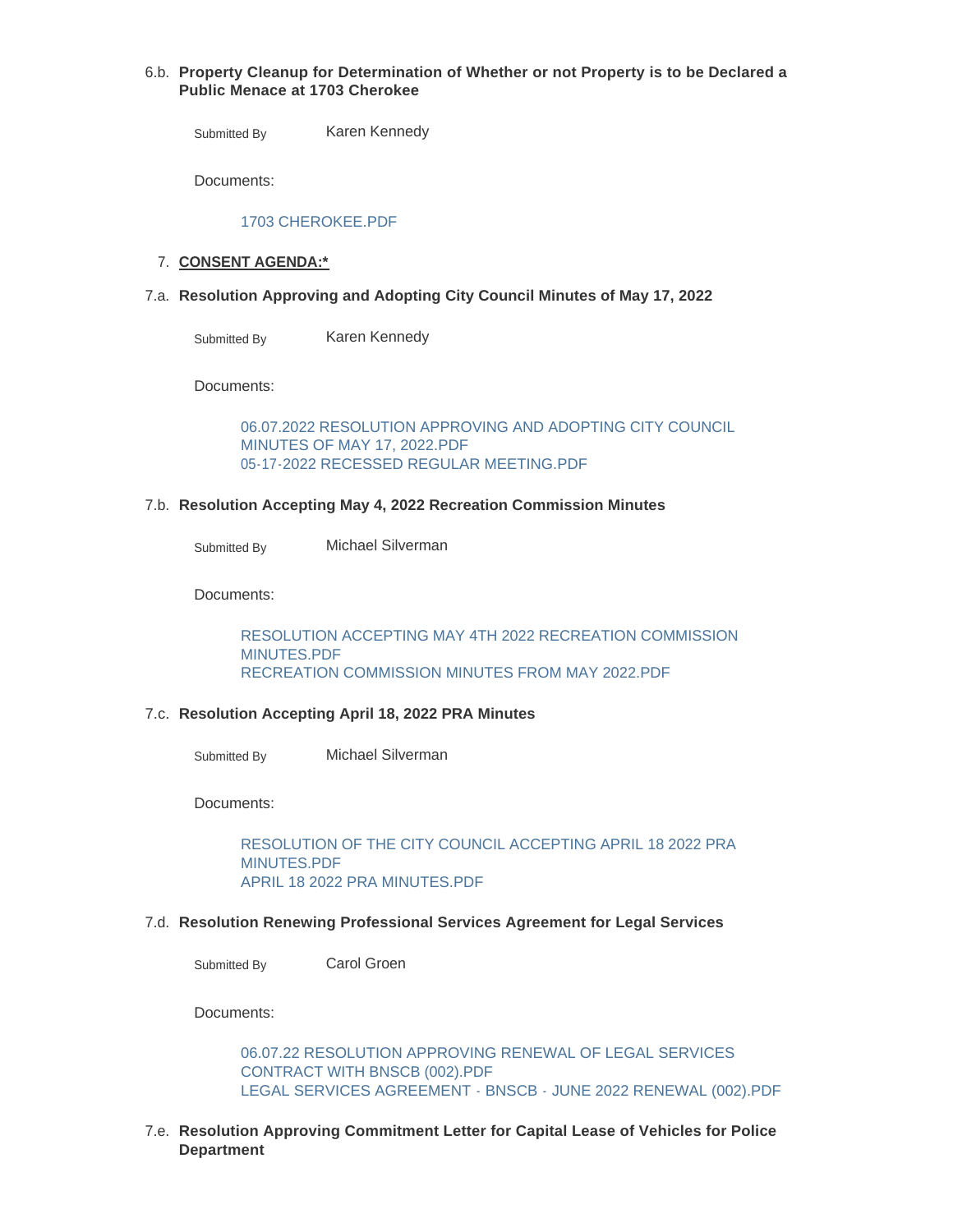Documents:

[RESOLUTION APPROVING THE FIRST BANK COMMITMENT LETTER FOR](http://www.cityofpascagoula.com/AgendaCenter/ViewFile/Item/8876?fileID=11920)  LEASING VEHICLES TO THE POLICE DEPARTMENT.PDF [COMMITMENT LETTER - CAPITAL LEASE FOR \(5\) FORD F-150S.PDF](http://www.cityofpascagoula.com/AgendaCenter/ViewFile/Item/8876?fileID=11919)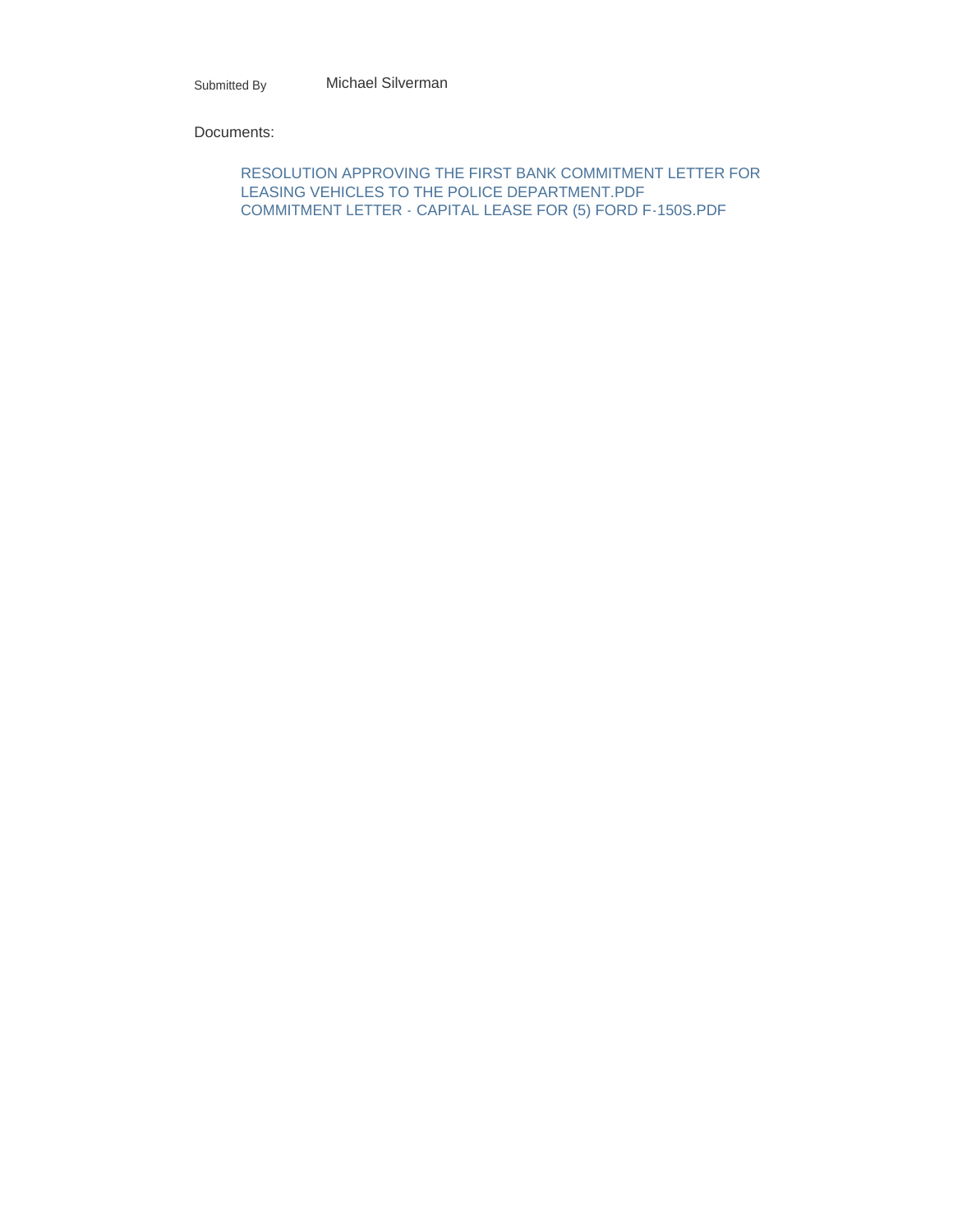**Resolution Authorizing and Approving Travel and Conference Expenses Related to**  7.f. **the Mississippi Municipal League Conference June 27-29, 2022**

Carol Groen Submitted By

Documents:

06.07.22 RESOLUTION AUTHORIZING AND APPROVING TRAVEL AN [CONFERENCE EXPENSES RELATED TO THE MISSISSIPPI MUNCIPAL](http://www.cityofpascagoula.com/AgendaCenter/ViewFile/Item/8913?fileID=11971)  LEAGUE CONFERENCE.PDF

#### **Resolution Granting Final Approval for Residential Tax Abatement for 1435 Mantou**  7.g. **Street**

Michael Silverman Submitted By

Documents:

### [RESOLUTION GRANTING FINAL APPROVAL FOR RESIDENTIAL TAX](http://www.cityofpascagoula.com/AgendaCenter/ViewFile/Item/8877?fileID=11921)  ABATEMENT FOR 1435 MANTOU STREET.PDF

#### **Ordinance Amending Code of Ordinances regarding Expiration of Building Permits**  7.h.

Josh Church Submitted By

Documents:

[ORDINANCE AMENDING CHAPTER 14 ARTICLE II REGARDING EXPIRATION](http://www.cityofpascagoula.com/AgendaCenter/ViewFile/Item/8875?fileID=11917)  OF BUILDING PERMITS.PDF

### **Resolution Approving Bid for Parks & Recreation Janitorial Services**  7.i.

Michael Silverman Submitted By

Documents:

[RESOLUTION APPROVING BID FOR JANITORIAL SERVICES FOR PARKS AND](http://www.cityofpascagoula.com/AgendaCenter/ViewFile/Item/8880?fileID=11927)  RECREATION.PDF [WHEELERS JANITORIAL SUPPLIES AND SERVICES.PDF](http://www.cityofpascagoula.com/AgendaCenter/ViewFile/Item/8880?fileID=11926)

### **Resolution Approving Award for Material-Only Costs for Woodhaven Drainage**  7.j. **Repairs**

Submitted By **Carol Groen** 

Documents:

[06.07.22 RESOLUTION FOR WOODHAVEN REPAIR - MATERIALS \(002\).PDF](http://www.cityofpascagoula.com/AgendaCenter/ViewFile/Item/8910?fileID=11950) [WOODHAVEN PIPE QUOTE - DESIGN PRECAST \(002\).PDF](http://www.cityofpascagoula.com/AgendaCenter/ViewFile/Item/8910?fileID=11951) [WOODHAVEN CONCRETE QUOTE - BAYOU CONCRETE.PDF](http://www.cityofpascagoula.com/AgendaCenter/ViewFile/Item/8910?fileID=11952) [WOODHAVEN MATERIALS QUOTE - H2O SUPPLIERS.PDF](http://www.cityofpascagoula.com/AgendaCenter/ViewFile/Item/8910?fileID=11953) [WOODHAVEN MATERIALS QUOTE - IMPERIAL AGGREGATES \(002\).PDF](http://www.cityofpascagoula.com/AgendaCenter/ViewFile/Item/8910?fileID=11954) [WOODHAVEN PIPE QUOTE - CONSOLIDATED PIPE AND SUPPLY.PDF](http://www.cityofpascagoula.com/AgendaCenter/ViewFile/Item/8910?fileID=11955)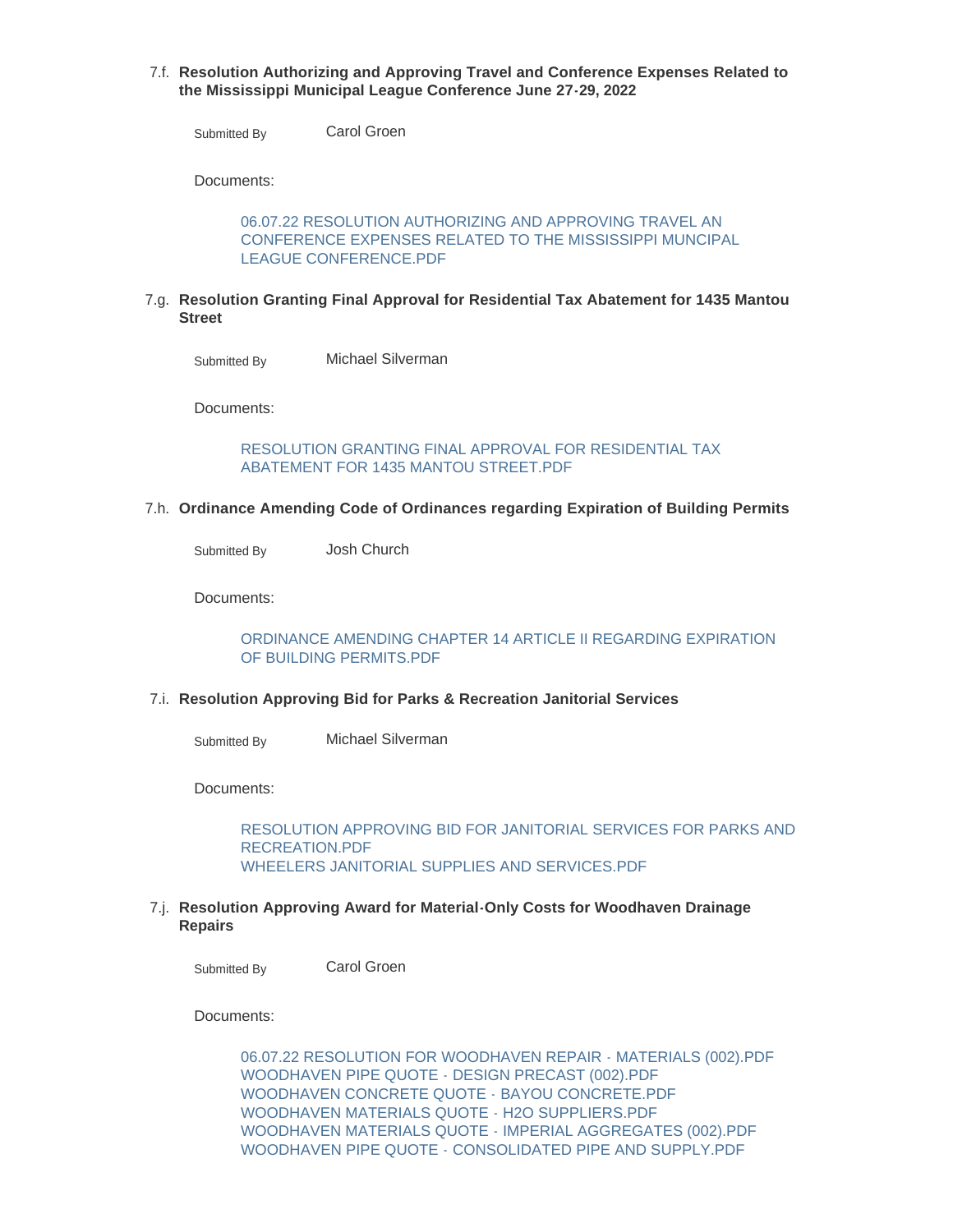### **Resolution Approving Award for Labor-Only Cost for Woodhaven Drainage Repairs** 7.k.

Carol Groen Submitted By

Documents:

[06.07.22 RESOLUTION FOR WOODHAVEN REPAIR - LABOR \(002\).PDF](http://www.cityofpascagoula.com/AgendaCenter/ViewFile/Item/8909?fileID=11949)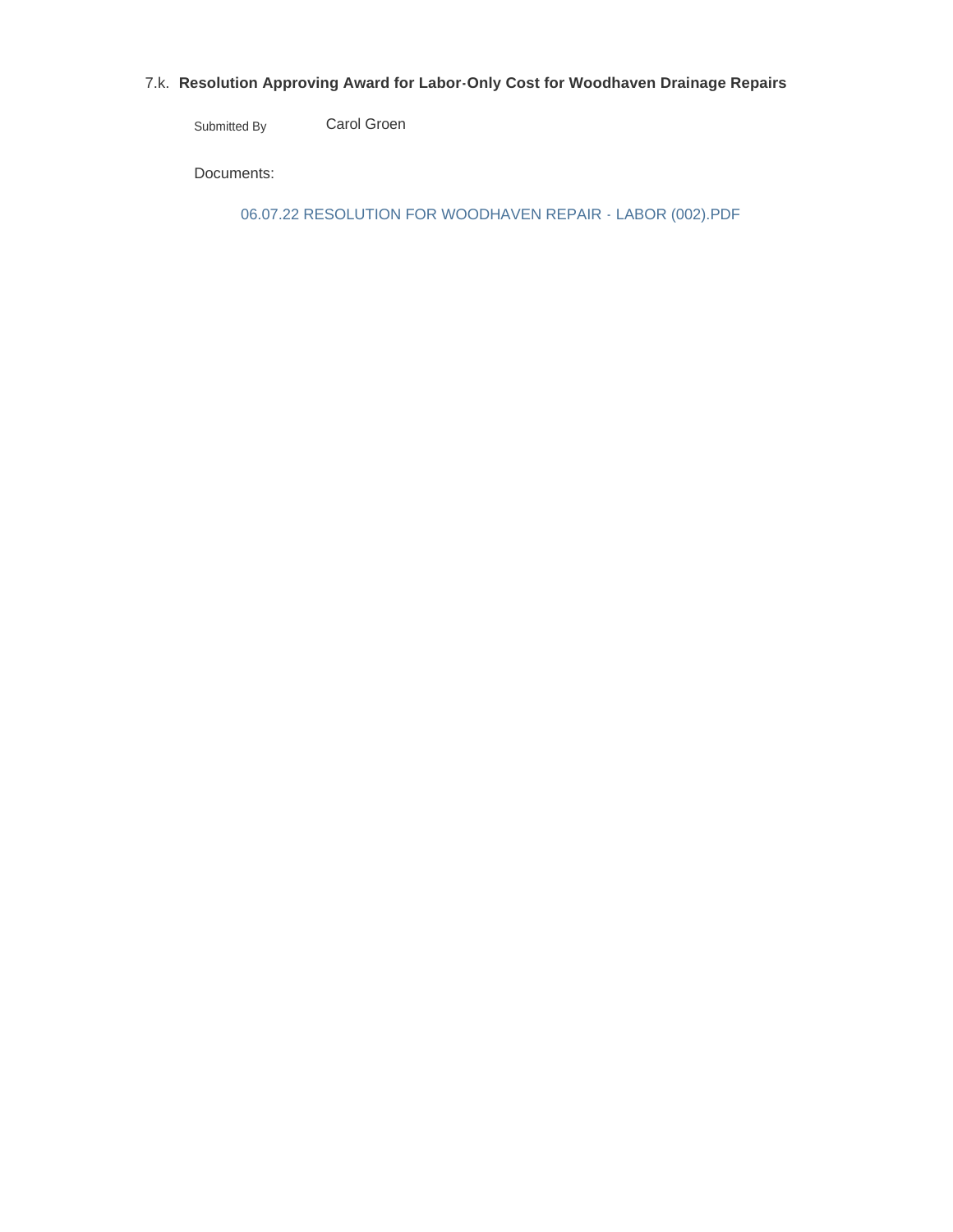### **Order Setting a Hearing to Determine if the Property Located at 4106 Old Mobile**  7.l. **Highway is a Menace to Public Health, Safety and Welfare**

Karen Kennedy Submitted By

Documents:

[2022.06.07 ORDER - PROPERTY CLEANUP - 4106 OLD MOBILE.PDF](http://www.cityofpascagoula.com/AgendaCenter/ViewFile/Item/8903?fileID=11935)

**Order Setting a Hearing to Determine if the Property Located at 902 Belair Street is**  7.m. **a Menace to Public Health, Safety and Welfare**

Karen Kennedy Submitted By

Documents:

#### [2022.06.07 ORDER - PROPERTY CLEANUP - 902 BELAIR.PDF](http://www.cityofpascagoula.com/AgendaCenter/ViewFile/Item/8904?fileID=11936)

### **CITY MANAGER** 8.

**Resolution Appointing Mississippi Municipal League 2022 Voting Delegates** 8.a.

Karen Kennedy Submitted By

Documents:

[06.07.2022 RESOLUTION APPOINTING VOTING DELEGATE AND ALTERNATE](http://www.cityofpascagoula.com/AgendaCenter/ViewFile/Item/8914?fileID=11959)  FOR THE 2022 MS MUNICIPAL LEAGUE ELECTION.PDF

### **Resolution Approving Revision to Firefigher/EMT Job Description** 8.b.

Michael Silverman Submitted By

Documents:

[RESOLUTION FOR APPROVAL OF FIREFIGHTER EMT JOB DESCRIPTION](http://www.cityofpascagoula.com/AgendaCenter/ViewFile/Item/8907?fileID=11946)  CHANGE.PDF [FIREFIGHTEREMT JUNE 2022.PDF](http://www.cityofpascagoula.com/AgendaCenter/ViewFile/Item/8907?fileID=11947)

### **Resolution Approving Quote for Baseball Tournament Artisan Pyrotechnics Show** 8.c.

Michael Silverman Submitted By

Documents:

[RESOLUTION ACCEPTING QUOTE FOR ARTISAN PYROTECHNICS TO](http://www.cityofpascagoula.com/AgendaCenter/ViewFile/Item/8882?fileID=11962)  PERFORM AT SPORTS COMPLEX.PDF [CONTRACT PASCAGOULA BASEBALL 6.237.7.22.PDF](http://www.cityofpascagoula.com/AgendaCenter/ViewFile/Item/8882?fileID=11933) [06.07.22 CITY OF PASCAGOULA STANDARD CONTRACT ADDENDUM -](http://www.cityofpascagoula.com/AgendaCenter/ViewFile/Item/8882?fileID=11965) ARTISAN PYROTECHNICS.PDF

### 9. <u>CITY ATTORNEY:</u>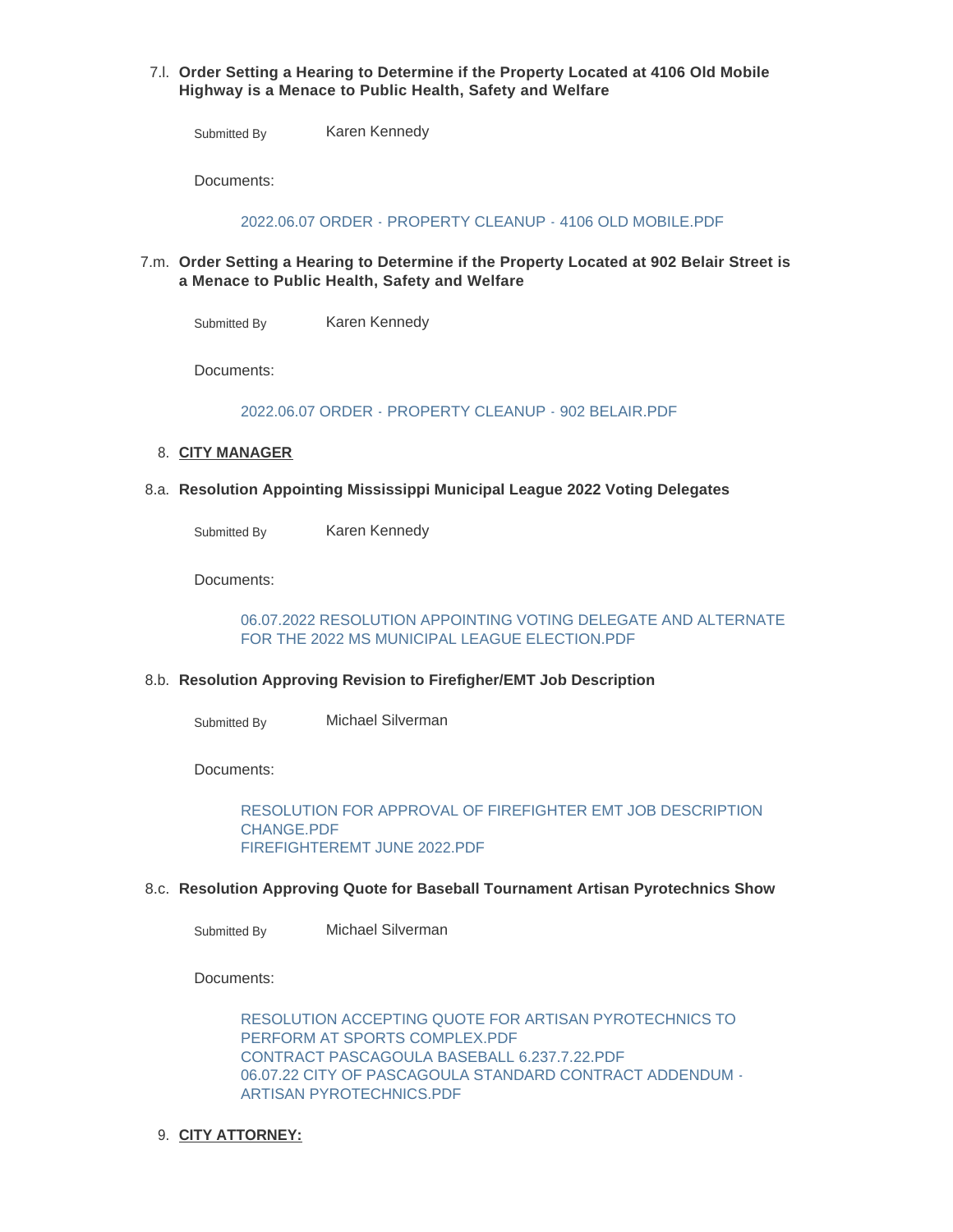### **Resolution Approving Waste Pro of Mississippi, Inc. Contract**  9.a.

Submitted By **Michael Moore** 

Documents:

[RESOLUTION APPROVING CONTRACT WITH WASTE PRO 6.7.22.PDF](http://www.cityofpascagoula.com/AgendaCenter/ViewFile/Item/8860?fileID=11966) [WASTE PRO SOLID WASTE CONTRACT - FINAL.PDF](http://www.cityofpascagoula.com/AgendaCenter/ViewFile/Item/8860?fileID=11967)